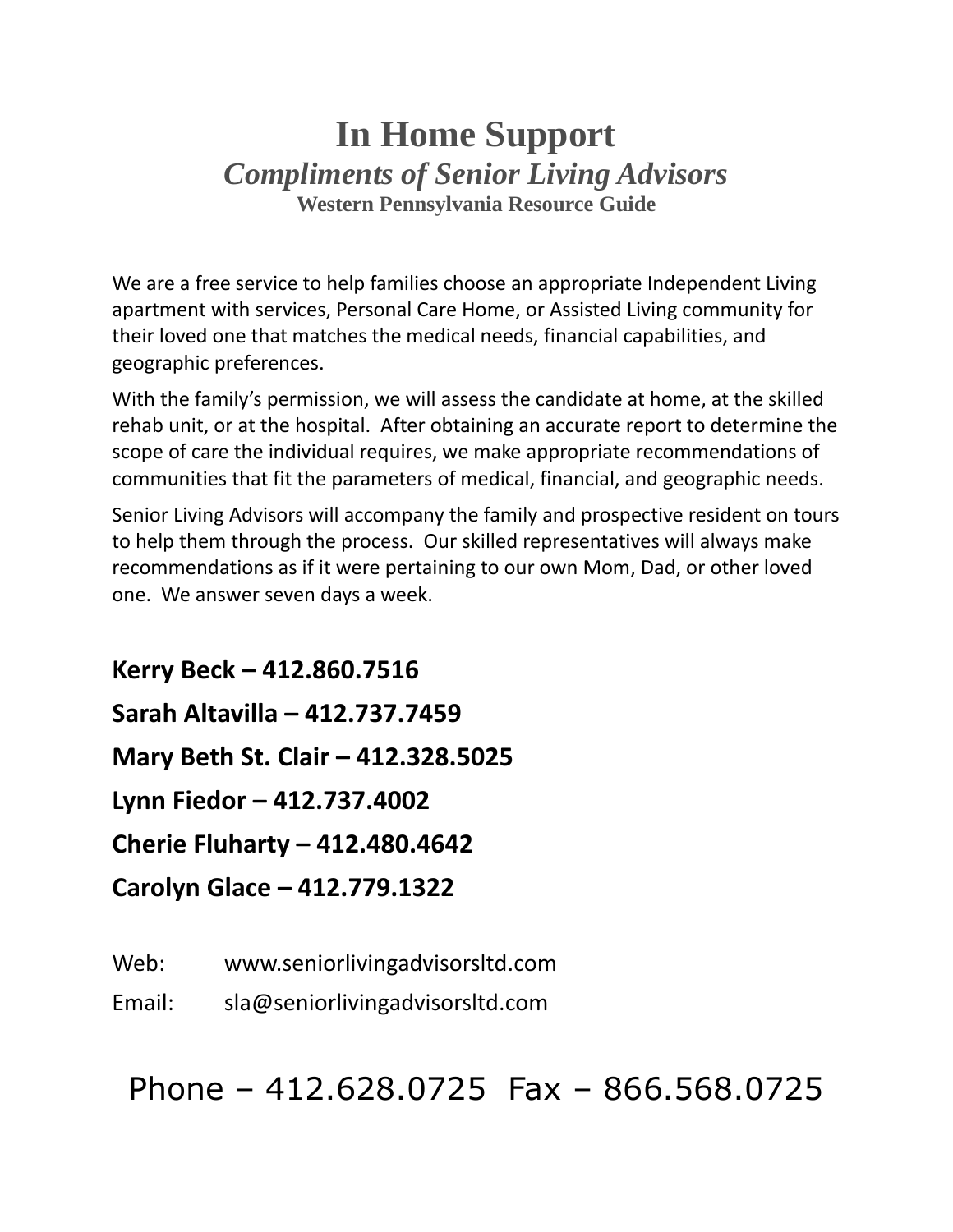# **In Home Support**

# **SAFETY**

# **Network Emergency Alert Systems**

#### **Live Safe Solutions**

(412) 779-0696, or (866) 677-7995 - Fax: (724) 933-4095 <https://www.livesafesolutions.com/> Address: 4552 McKnight Road, Suite 6 Pittsburgh, PA 15237

#### About LiveSafe Solutions

LiveSafe Solutions has been in the Medical Alert Service Business for over 35 years. Located in the North Hills, just outside of Pittsburgh, we are one of the largest providers in Pennsylvania.

Our commitment is to help people live safely, with confidence and independence in their own homes. We are proud to offer state of the art smart technology that automatically detects when falls occur and calls for help – even if the person is unable to press the button.

#### Customized Care

Extraordinary service is what makes THE difference. We deliver the medical alert button and communication system in person to your home. We install it for you and thoroughly test it to make sure that everything works as it should.

When you purchase service from us, your price will never go up for as long as you use the Medical Alert Service. Cancel it at any time without penalty. And when you do cancel, we'll come out and pick up the equipment from you so you don't have to mail anything back.

## **Life Alert** (800) 247-0000 or (800) 360-0329 [www.lifealert.com](http://www.lifealert.com/)

- Offers medical, fire, and CO gas protection, as well as intrusion, 911 direct cell phone, life alert mobile
- 24/7 wand carried on the person. Push a button to alert Life Alert
- Smoke and CO alarms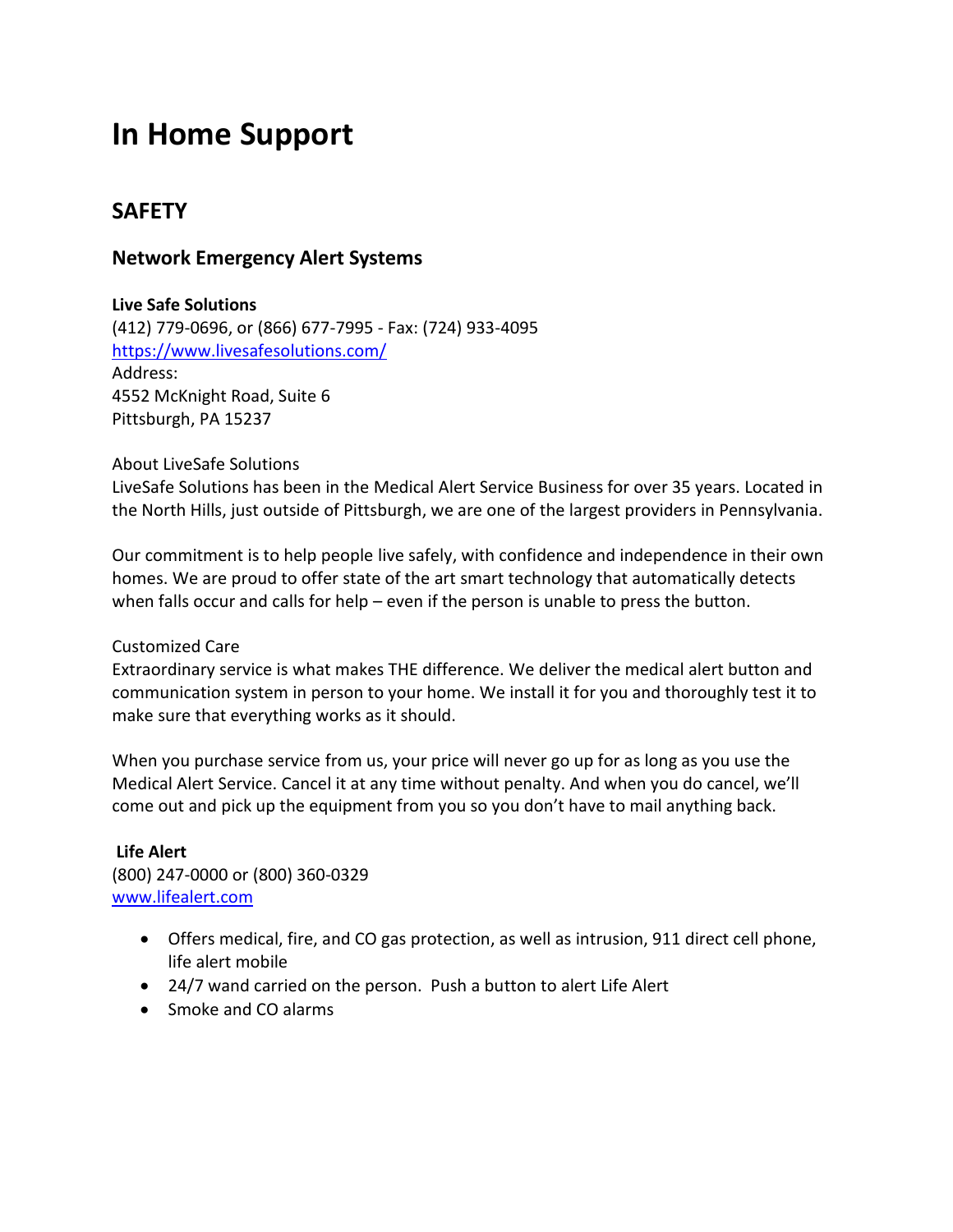#### **Guardian Medical Monitoring** (855) 281-7620 <http://guardianalarm.com/medical/>

## SECURE YOUR SAFETY WITH GUARDIAN

Get superior coverage with Guardian's Personal Help Buttons, Life Safety Solutions and Medication Dispensers. Guardian's systems can be designed for the interior and exterior of your home and fully customized to meet your individual needs. Life is a journey, so take charge of your worries and let us ensure all of your safety needs.

## **Valley Care Association's Home Safe Home**

(724) 266-0408 Fax: (724) 266-9332 345 Maplewood Ave Ambridge, PA 15003 Email: jseitz@valleycareassociation.org [www.valleycareassociation.org](http://www.valleycareassociation.org/)

- Mission is to prevent falls and help older adults maintain independence by making it safer and easier to get around their homes
- Install grab bars in the bathroom, build wheelchair ramps, and convert bathrooms to walk-in showers
- Covers Western Allegheny and Beaver County
- Price varies based on income, financial assistance available

## **Phillips Lifeline – Medical Alert Systems**

211 Polo Club Drive Coraopolis, PA 15108 (412) 205-8054 (866) 609-9684

Philips Lifeline is an easy-to-use medical alert system that lets you summon help any time of the day or night – even if you can't speak. All you have to do is press your medical alert button, worn on a wristband or pendant, and a trained Personal Response Associate will ensure you get help fast. That's why Philips Lifeline provides the #1 Medical Alert System to offer you something else: peace of mind.

Dependability is key to peace of mind. That's why doctors, hospitals, and professional caregivers trust our Medical Alert System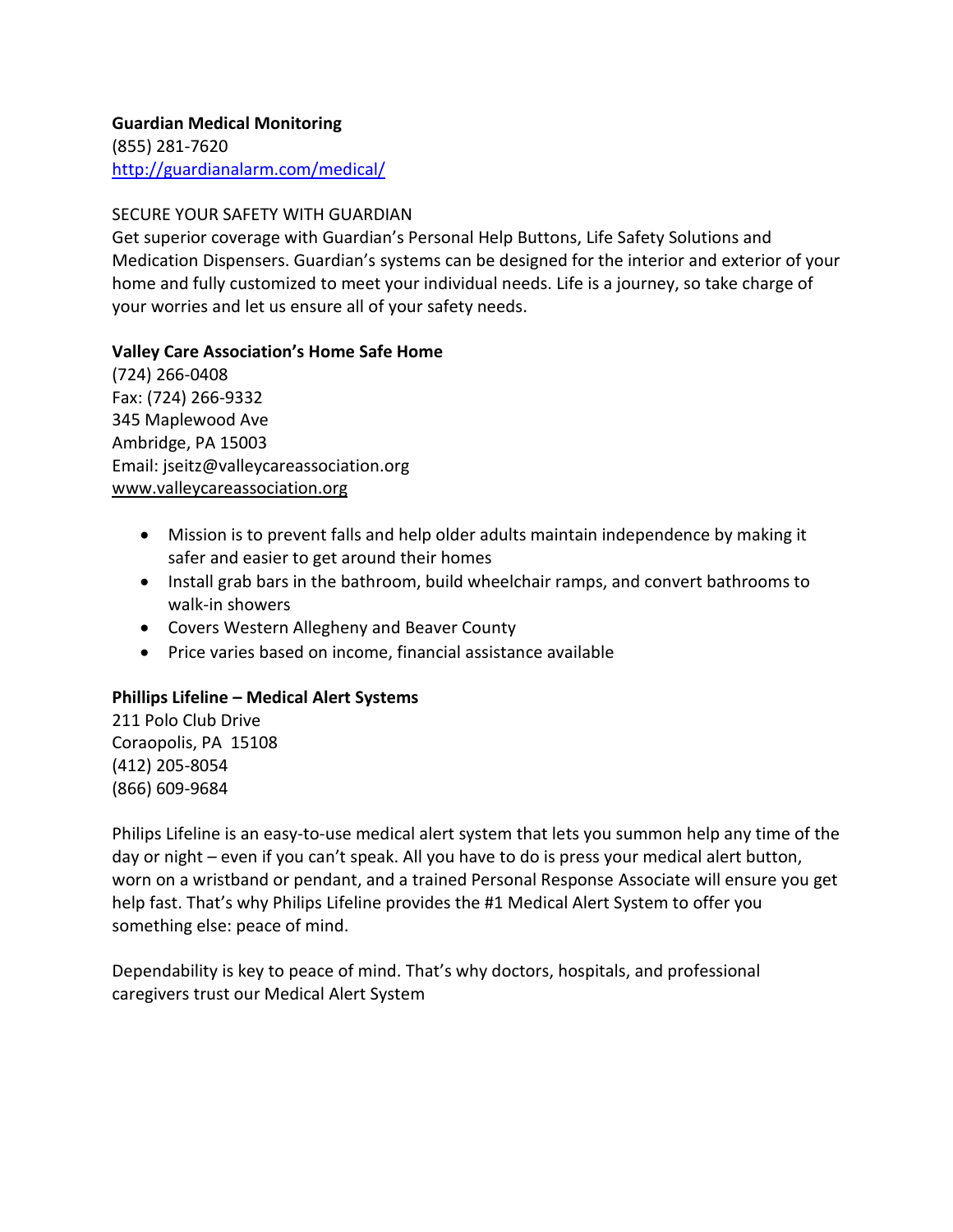#### **STAAR Alert**

STAAR Alert's mission is to provide access to help in the event of an emergency, prevent medication errors and provide technology to monitor and track your health. We Provide:

- A SMARTPHONE EMERGENCY RESPONSE APP
- IN-HOME PERSONAL EMERGENCY RESPONSE SYSTEMS
- NON-LOCKING MEDICATION MANAGEMENT SOLUTIONS
- LOCKING MEDICATION MANAGEMENT SOLUTION

Call: 1-800-338-7114

Visit us on the web:<https://www.staaralert.com/>

**CheckMates** Amy Gold (412) 697-3528 [agold@jccpgh.org](mailto:agold@jccpgh.org)

Many older adults live alone and may worry that no one knows what is going on in their lives. CheckMates provides an opportunity to those identify older adults who may be at risk or in need of services to help them remain independent. CheckMates is a volunteer peer-led telephone reassurance program. Volunteers who are 60+ make weekly phone calls to other older adults (60+) and offers a connection between those volunteers and people in our community who may be homebound, isolated or lonely. Confidential phone calls are made once a week by volunteers at the JCC of Greater Pittsburgh in Squirrel Hill and in the South Hills. Volunteers are trained to recognize individual needs and to contact the CheckMates Coordinator, who will connect the older adult to appropriate services. Volunteer hours are flexible and can be arranged to suit your schedule.

# **MEDICATION DISPENSERS**

**Live Safe Solutions** (412) 779-0696, Fax: (724) 933-4095 <https://www.livesafesolutions.com/> Address: 4552 McKnight Road, Suite 6 Pittsburgh, PA 15237

#### No Cost Medication Management Program

Anyone on 5 or more medications is eligible to get their meds delivered to your home each month. The my-Med-Pak Medication management program is a full service pharmacy that provides a simple and safe solution at no additional cost. Your pills are sorted and delivered in customized, easy to open pacs and the pharmacy is available 24/7.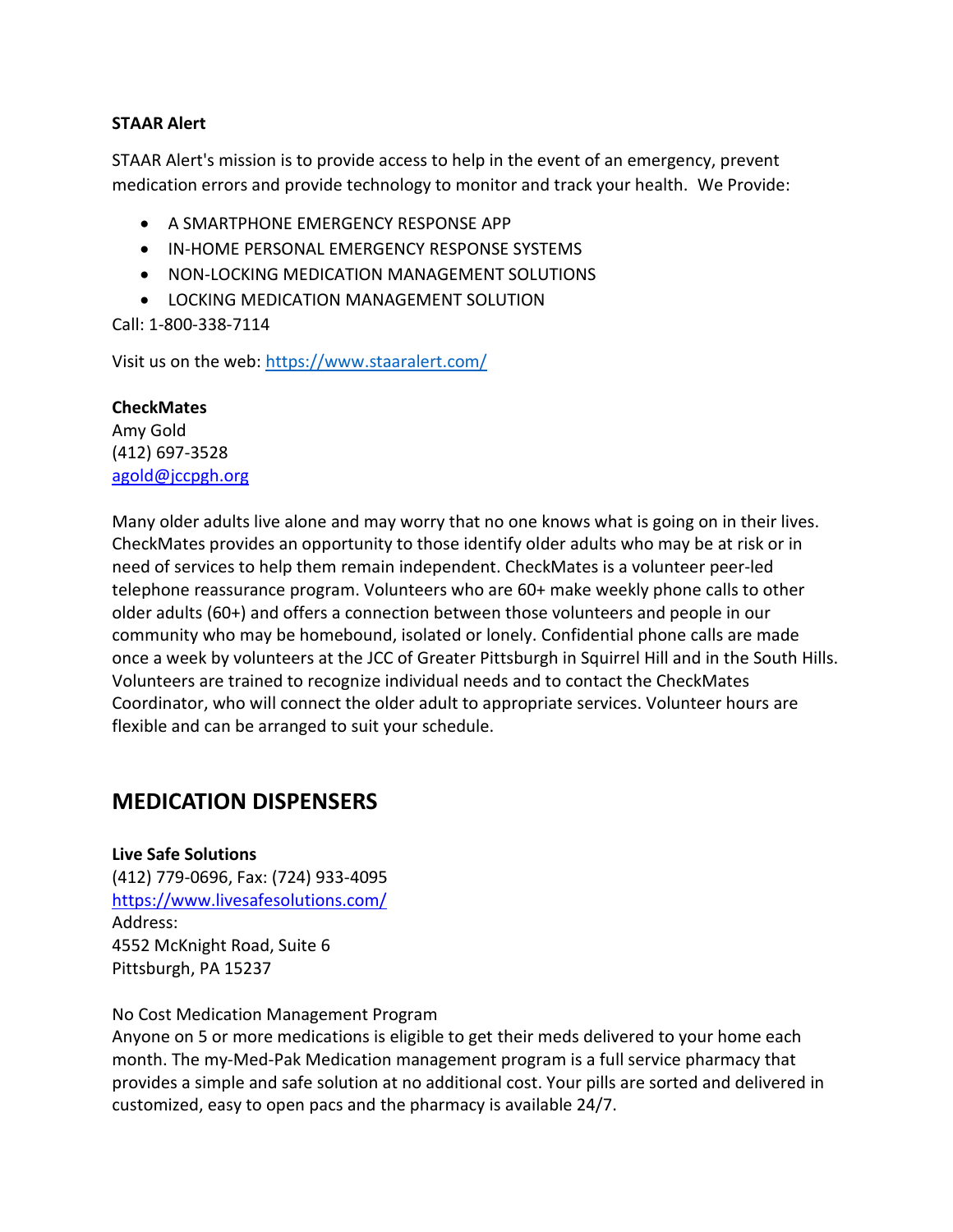**Epill**

(800) 549- 0095 www.epill.com

• Automatic pill dispensers

**Phillips Medicine Dispenser**

(855) 332-7799

• Nationwide

## **ACORX Pharmacy**

(412) 857-2922 Fax: (412) 857-2919 520 E. Main Street Carnegie, PA 15106 <http://www.acorxpharmacy.com/>

- Multiple medication pill packaging system that organizes prescribed medications in a colorful, easy-open bubble card that contains the pills
- Clearly labeled for time of day and pills to be taken
- Designed to assure adherence to medication regiments
- Hometown Pharmacy provides this specialized packaging, delivery and a pharmacist to consult with doctors and patients at no additional cost
- Covers Greater Pittsburgh area- within 1 hour radius of Greentree
- No fee, insurance co-pays applicable by prescription coverage

## **Asti's South Hills Pharmacy**

250 Mt Lebanon Blvd Pittsburgh, PA 15234 (412) 561-2347

- Immunizations
- Compounding Services
- Disease State Educational Programs
- Medication Therapy Management
- Adherence Packaging RxMAP
	- o Taking multiple medications daily can be confusing. Let us send you four weekly disposable pill boxes each month to make it easier.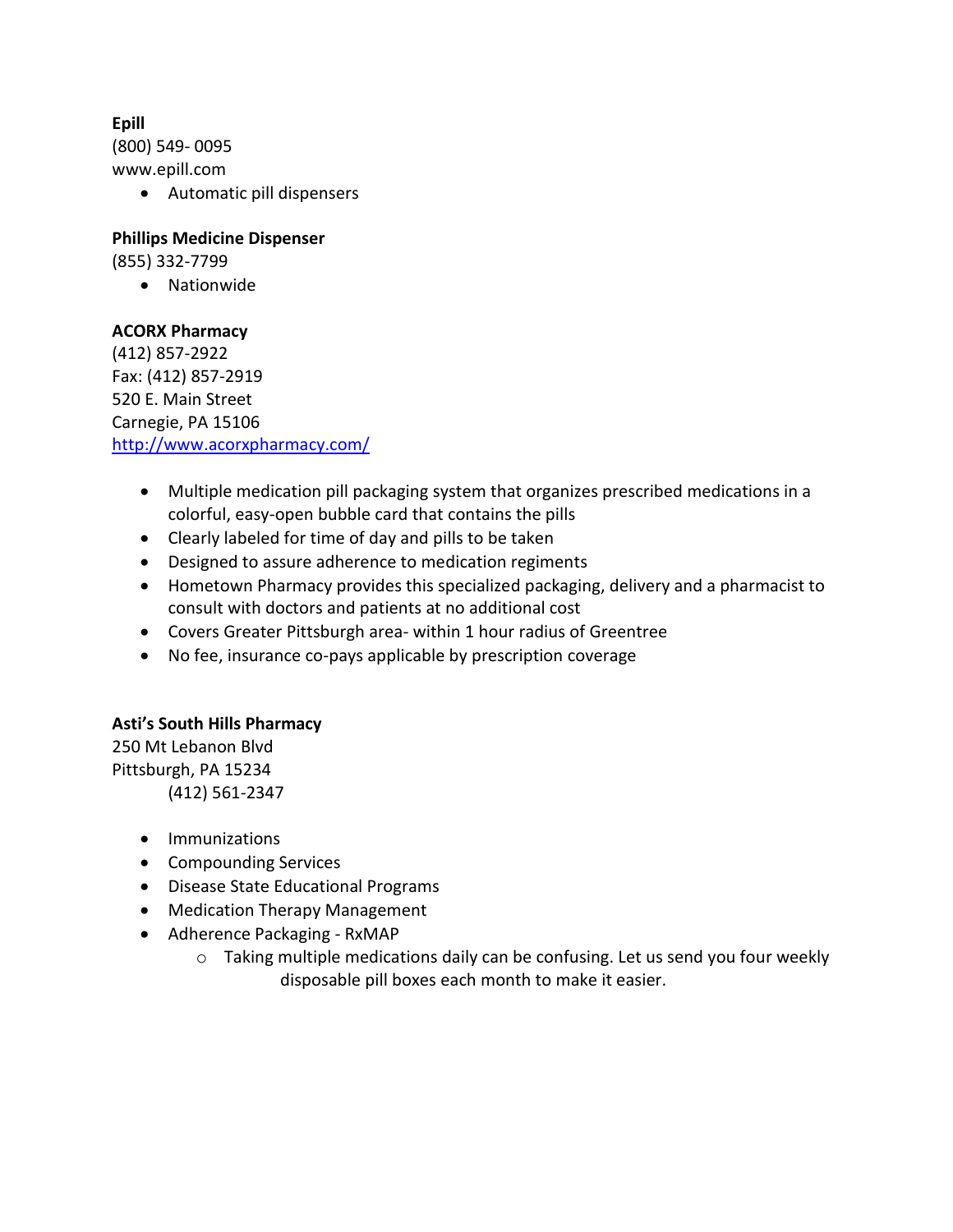#### **STAAR Alert**

STAAR Alert's mission is to provide access to help in the event of an emergency, prevent medication errors and provide technology to monitor and track your health. We Provide:

- A SMARTPHONE EMERGENCY RESPONSE APP
- IN-HOME PERSONAL EMERGENCY RESPONSE SYSTEMS
- NON-LOCKING MEDICATION MANAGEMENT SOLUTIONS
- LOCKING MEDICATION MANAGEMENT SOLUTION

Call: 1-800-338-7114

Visit us on the web:<https://www.staaralert.com/>

# **STAIRGLIDES**

**Barrier Free Stair Lift** (800) 288- 5625 275 Curry Hollow Rd Pittsburgh, PA 15236

• Offers services to Beaver, Butler, and Allegheny counties

## **A+ Stairlifts of Pittsburgh**

2828 Broadway Blvd. #9 Monroeville, PA 15146 (412) 260-7469

# **SCOOTERS**

**Progressive Mobility & Motor**

(724) 228- 4568 320 Meron Rd Washington, PA 15301

- Works with Medicare, Medicaid and other insurance companies
- All products available for payment options
- Offers full service customer care, staff recommends trying all products before purchasing
- Sample products available at site